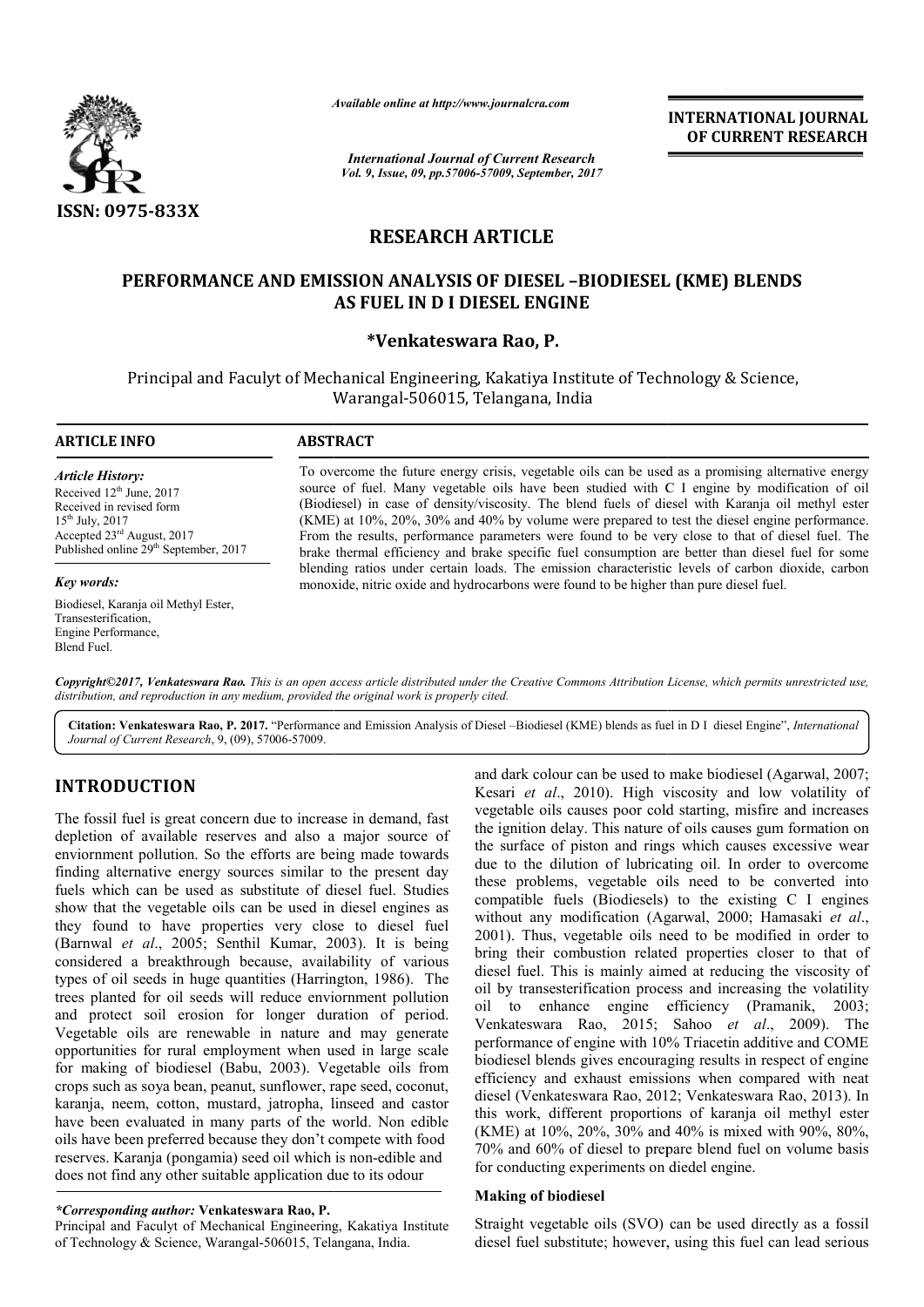engine problems. Due to high viscosity of SVO leads to poor atomization of fuel which leads to incomplete combustion and choking of fuel injectors (Guna Saketh, 2014). To overcome these problems transesterification process is used to produce biodiesel from SVO by transesterification process. Filtered karanja oil is heated at  $105^{\circ}$ C and acid treated with methanol and sulfuric acid to remove part of glycerol.

In base treatment sodium mithoxide (mixture of NaOH and methanol) is added and the mixture is stirred by heating at temperature between  $60^{\circ}$ C to  $65^{\circ}$ C. After completion of reation (Fig. 1) glycerol is separated and the formed methyl ester is bubble washed with water and orthopashoric acid to remove soaps. The karanja oil methyl ester (KME) heated to remove water content from the biodiesel (Hassania *et al*., 2013; Venkateswara Rao, 2013; Nikzad *et al*., 2013).



**Fig.1. Biodiesel reaction**

## **EXPERIMENTATION**

Dynamometer was coupled to provide load on the engine. Sensors were connected near the flywheel and air box for speed and air flow measurement. A burette was used to measure fuel flow and a thermocouple with to a temperature indicator measures the exhaust gas temperature. Emissions such as unburnt hydrocarbon (HC), carbon monoxide (CO) and nitric oxide (NO) were measured by an AVL exhaust gas analyzer. Experiments were carried out by using various blends of karanja oil methyl ester (KME10, 20, 30, 40, 100) with diesel at different load conditions 0, 25, 50, 75 and 100 on the engine. Combustion parameters such as mechanical efficiency, brake thermal efficiency, brake specific fuel consumption, and emission parameters like exhaust gas concentrations were evaluated and compared the results with diesel fuel.

# **RESULTS AND DISCUSSION**

**Brake Thermal Efficiency (BTE):** Figure 2 shows the variation of BTE and *BSFC* with respect to load on the engine. It is observed that biodiesel and blends with diesel shows higher efficiency at all load conditions compared to that of diesel fuel. The maximum BTE of 13.3% higher with biodiesel and 8.61% higher by KME30 at full load condition is obtained in comparison with diesel fuel. At higher load almost all blend fuels shows slightly better BTE than diesel, this may be due to additional fuel consumption and lubricity provided by biodiesel available in the blend fuel even at low calorific value. The BSFC of biodiesel and all blend fuels is lower as compared to diesel fuel at maximum load on the engine. The availability of oxygen in the blend fuel may be the reason for complete combustion, hence the BSFC is lower. At lower load conditions, additional fuel air mixture is required to produce the same power, so high viscosity of KME may lead to

incomplete combustion that require additional blend fuel to produce the same power.



**Fig.2. BTE and BSFC variation with load**

**Carbon Monoxide (CO):** The variation of CO emission with load is shown in figure 3. The emissions are slightly higher for almost all blends; this is due to higher viscosity of the fuel, which results in poor atomization and incomplete combustion. At higher load, more fuel is consumed that results in relatively low availability of oxygen for combustion of fuel, which results in slightly higher carbon monoxide.

**Carbon Dioxide (CO<sub>2</sub>):** Figure 4 shows the variation of  $CO<sub>2</sub>$ emission with loads. The  $CO<sub>2</sub>$  emission for the blends is higher than diesel for all loads. Complete combustion of fuel with oxygen forms into  $CO<sub>2</sub>$ . As the calorific value of the fuel is low, more fuel needs to be burnt to get same output power and also excess amount oxygen available in biodiesel that leads to complete combustion; hence carbon dioxide emission is higher.



**Fig.3. Carbon Monoxide variation with Load**

**Hydrocarbons (HC): The** variation in HC emission with load for blend fuels is shown in figure 5. Incomplete burning of carbon compounds in the fuel is a result of HC emission. Initially all blends have lower values of HC than diesel fuel but at higher temperatures of combustion chamber which helps in cracking and faster burning. But when load increases, fuel consumption also increases which results in relative reduction of oxygen in the fuel air mixture that leads to higher exhaust as compared to diesel. Due to oxygen availability in biodiesel, reduction in HC emission is observed with biodiesel operation.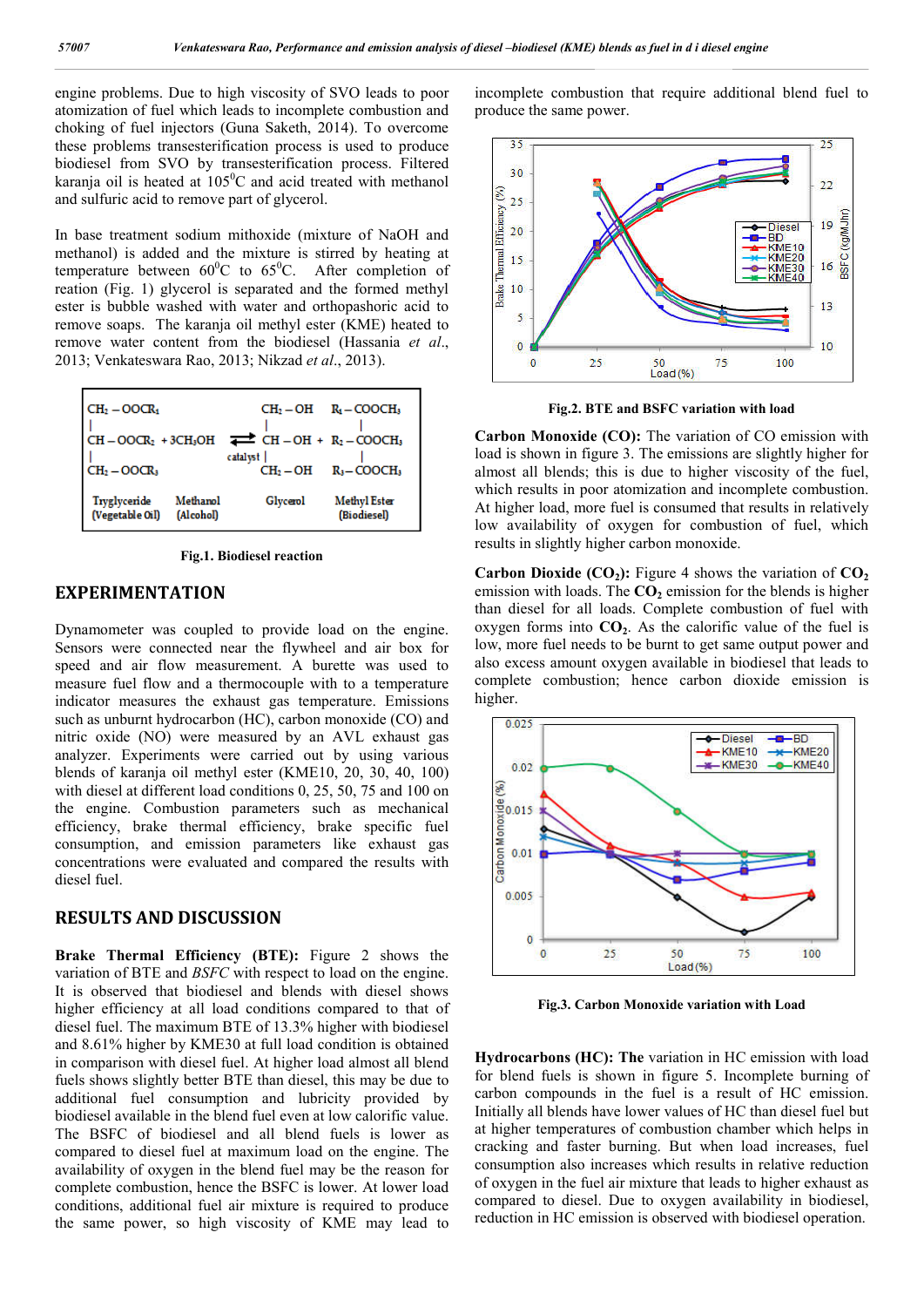

**Fig.4. Carbon Dioxide variation with Load**

**Nitric Oxide (NO):** Figure 6 shows the nitric oxide emission trend for different blend fuels at various loads. High temperature and availability of oxygen are the two important factors to form nitric oxide. Majority of nitrogen in the exhaust forms into nitric oxide. Higher quantity of nitric oxide emission was observed with biodiesel and the trend decreases with blend fuels as compared to diesel fuel.







**Fig.6. NO variation with Load**

# **CONCLUSION**

Karanja oil methyl ester blends with diesel have a potential to use as alternative fuel in diesel engines and the following conclusions are made from the experimental study.

 Brake thermal efficiency of the engine with karanja oil methyl ester-diesel blend was marginally better and BSFC is lower at all loads.

 The emission characteristics are higher than pure diesel but the KME30 is relatively better in performance with respect to other blend fuels.

## **REFERENCES**

- Agarwal, A. K. 2007. "Biofuels (Alcohols and Biodiesel) Applications as Fuels for Internal Combustion Engines", *Progress in Energy and Science*, 33(3), 233-271.
- Agarwal, A. K. and Dass, L. M. 2000. "Biodiesel Development and Characterization for Use as a Fuel in Compression Ignition Engines", *Journal of Engineering for Gas Turbines and Power*, 123(2), 440-447.
- Babu, M. K. G. and Devaradjane, G. 2003. "Vegetable Oils and Their Derivatives as Fuels For CI Engines: An Overview", SAE Technical Paper No.-01-0767.
- Barnwal, B. K. and Sharma, M. P. 2005. "Prospectes of Biodiesel Production from Vegetable oil in India", *Renewable and Sustainable Energy Reviews*, 9, 363-378.
- Guna Saketh, P. and Venkateswara Rao, P. 2014. "Injection Pressure Effect on CI Engine Fuelled with Biodiesel (PPME)-Diesel blends for Performance and emissions", *International Journal of Engineering & Technology Sciences*, 2(2), 204-210.
- Hamasaki, K., Tajima, H., Takasaki, K., Satohira, K., Enomoto, M., Egawa, H. 2001. "Utilization of waste vegetable oil methyl ester for diesel fuel", SAE paper no. 2001-01-2021, 1499-1504.
- Harrington, K. J. 1986. "Chemical and physical properties of vegetable oil esters and their effect on diesel fuel performance", *Biomass*, 9, 1–17.
- Hassania, M., Aminia*,* G., Najafpour, G. D., Rabieeb, M. 2013. "A Two-step Catalytic Production of Biodiesel from Waste Cooking Oil", International Journal of Engineering, *Transaction C: Aspects,* 26(6), 563-570.
- Kesari Vigya, Das Archana, Rangan Latha, 2010. "Physicochemical characterization and antimicrobial activity from seed oil of Pongamia pinnata, a potential biofuel crop", *Biomass and Bioenergy*, 34, 108–115.
- Nikzad, M., Movagharnejad, K., Najafpour, G. D., Talebnia, F. 2013. "Comparative Studies on the Effect of Pre-treatment of Rice Husk on Enzymatic Digestibility and Bioethanol Production", *International Journal of Engineering, Transaction B: Applications*, 26(5), 455-464.
- Pramanik, K. 2003. "Properties and use of Jatropha curcas oil and diesel fuel blends in compression ignition engine" *Renewable Energy*, 28, 239–248.
- Sahoo, P. K., Das L. M., Babu, M. K. G., Arora P., Singh, V. P., Kumar, N. R., Varyani T. S. 2009. "Comparative evaluation of performance and emission characteristics of jatropha, karanja and polanga based biodiesel as fuel in a tractor engine", *Fuel*, 88, 1698–1707.
- Senthil Kumar, M., Ramesh, A. and Nagalingam, B. 2003. "An experimental comparison of methods to use methanol and jatropha oil in a compression ignition engine", *Biomass and Bioenergy Journal*, 25, 309-318.
- Venkateswara Rao, P. and S. Ramesh, 2015. "Optimization of Biodiesel production parameters (Pongamia pinnata oil) by transesterification process", *Journal Advanced & Applied Science*, 3(3), 84-88.
- Venkateswara Rao, P. and Srinivasa Rao G. 2013. "Production and Characterization of Jatropha Oil Methyl Ester", *International Journal of Engineering Research*, 2(2), 145- 149.